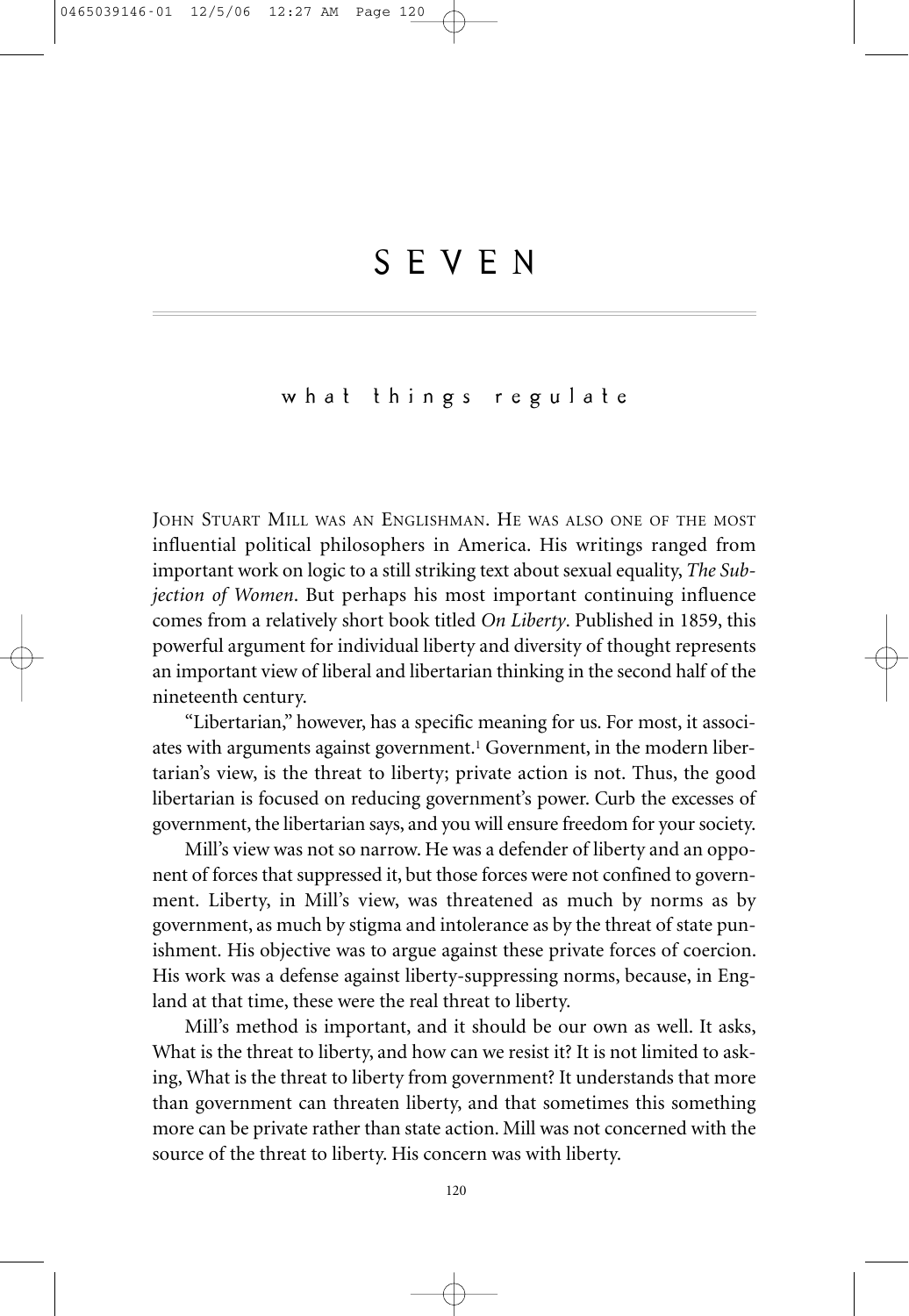Threats to liberty change. In England, norms may have been the threat to free speech in the late nineteenth century; I take it they are not as much a threat today. In the United States in the first two decades of the twentieth century, the threat to free speech was state suppression through criminal penalties for unpopular speech; the strong protections of the First Amendment now make that particular threat less significant. <sup>2</sup> The labor movement was founded on the idea that the market is sometimes a threat to liberty—not so much because of low wages, but because the market form of organization itself disables a certain kind of freedom. 3 In other societies, at other times, the market is a key to liberty, not the enemy.

Thus, rather than think of "liberty's enemy" in the abstract, we should focus upon a particular threat to liberty that might exist in a particular time and place. And this is especially true when we think about liberty in cyberspace. I believe that cyberspace creates a new threat to liberty, not new in the sense that no theorist had conceived of it before, <sup>4</sup> but new in the sense of newly urgent.We are coming to understand a newly powerful regulator in cyberspace. That regulator could be a significant threat to a wide range of liberties, and we don't yet understand how best to control it.

This regulator is what I call "code"—the instructions embedded in the software or hardware that makes cyberspace what it is. This code is the "built environment" of social life in cyberspace. It is its "architecture."<sup>5</sup> And if in the middle of the nineteenth century the threat to liberty was norms, and at the start of the twentieth it was state power, and during much of the middle twentieth it was the market, then my argument is that we must come to understand how in the twenty-first century it is a different regulator—code—that should be our current concern.

But not to the exclusion of other significant "regulators." My argument is not that there's only one threat to liberty, or that we should forget other, more traditional threats. It is instead that we must add one more increasingly salient threat to the list. And to see this new, salient threat, I believe we need a more general understanding of how regulation works—one that focuses on more than the single influence of any one force such as government, norms, or the market, and instead integrates these factors into a single account.

This chapter is a step toward that more general understanding. <sup>6</sup> It is an invitation to think beyond the threat to liberty from government power. It is a map for this more general understanding.

## A DOT'S LIFE

There are many ways to think about "regulation." I want to think about it from the perspective of someone who is regulated, or, what is different, con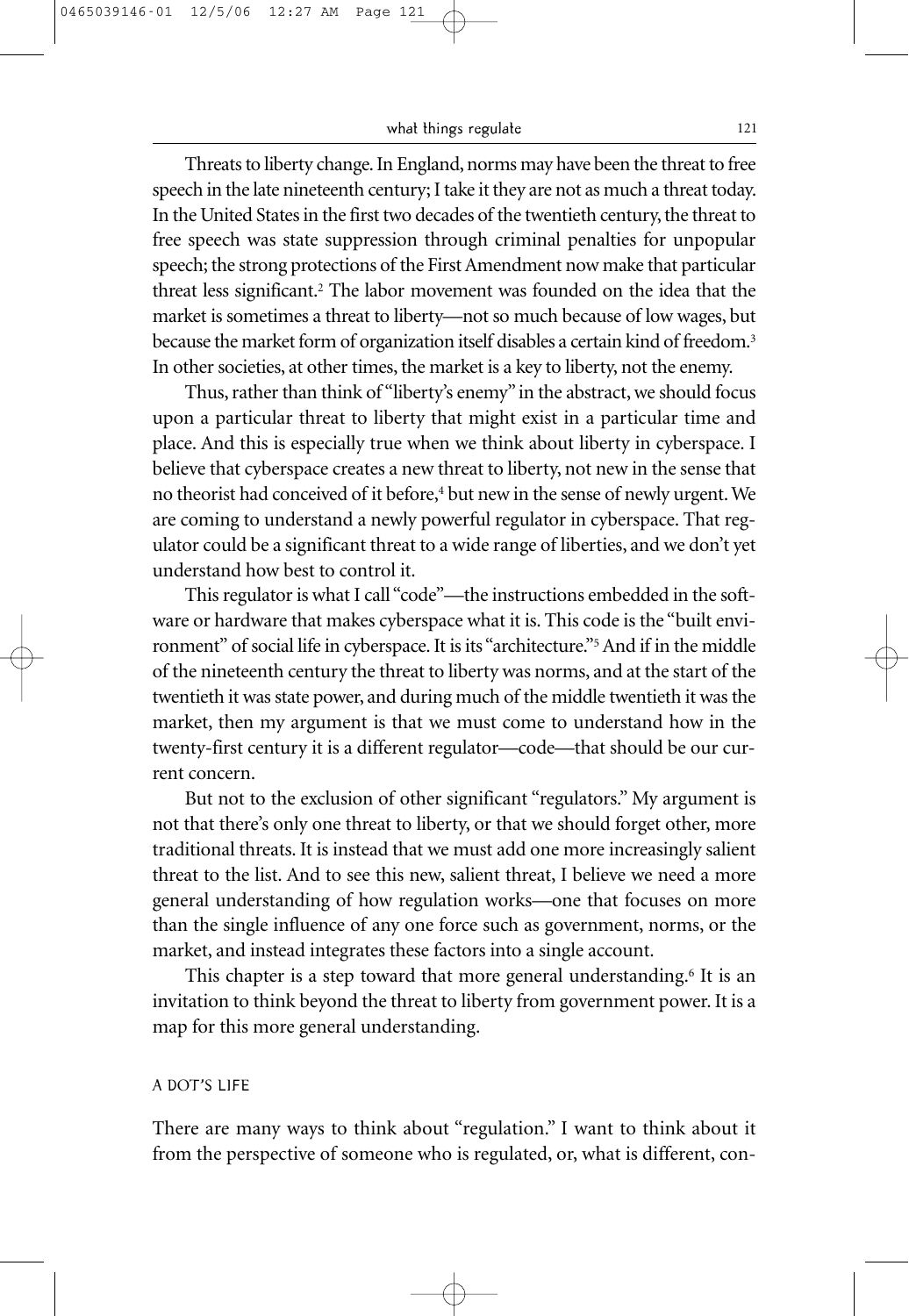strained. That someone regulated is represented by this (pathetic) dot—a creature (you or me) subject to different regulations that might have the effect of constraining (or as we'll see, enabling) the dot's behavior. By describing the various constraints that might bear on this individual, I hope to show you something about how these constraints function together.

Here then is the dot.



How is this dot "regulated"?

Let's start with something easy: smoking. If you want to smoke, what constraints do you face? What factors regulate your decision to smoke or not?

One constraint is legal. In some places at least, laws regulate smoking—if you are under eighteen, the law says that cigarettes cannot be sold to you. If you are under twenty-six, cigarettes cannot be sold to you unless the seller checks your ID. Laws also regulate where smoking is permitted—not in O'Hare Airport, on an airplane, or in an elevator, for instance. In these two ways at least, laws aim to direct smoking behavior. They operate as a kind of constraint on an individual who wants to smoke.

But laws are not the most significant constraints on smoking. Smokers in the United States certainly feel their freedom regulated, even if only rarely by the law. There are no smoking police, and smoking courts are still quite rare. Rather, smokers in America are regulated by norms. Norms say that one doesn't light a cigarette in a private car without first asking permission of the other passengers. They also say, however, that one needn't ask permission to smoke at a picnic. Norms say that others can ask you to stop smoking at a restaurant, or that you never smoke during a meal. These norms effect a certain constraint, and this constraint regulates smoking behavior.

Laws and norms are still not the only forces regulating smoking behavior. The market is also a constraint. The price of cigarettes is a constraint on your ability to smoke—change the price, and you change this constraint. Likewise with quality. If the market supplies a variety of cigarettes of widely varying quality and price, your ability to select the kind of cigarette you want increases; increasing choice here reduces constraint.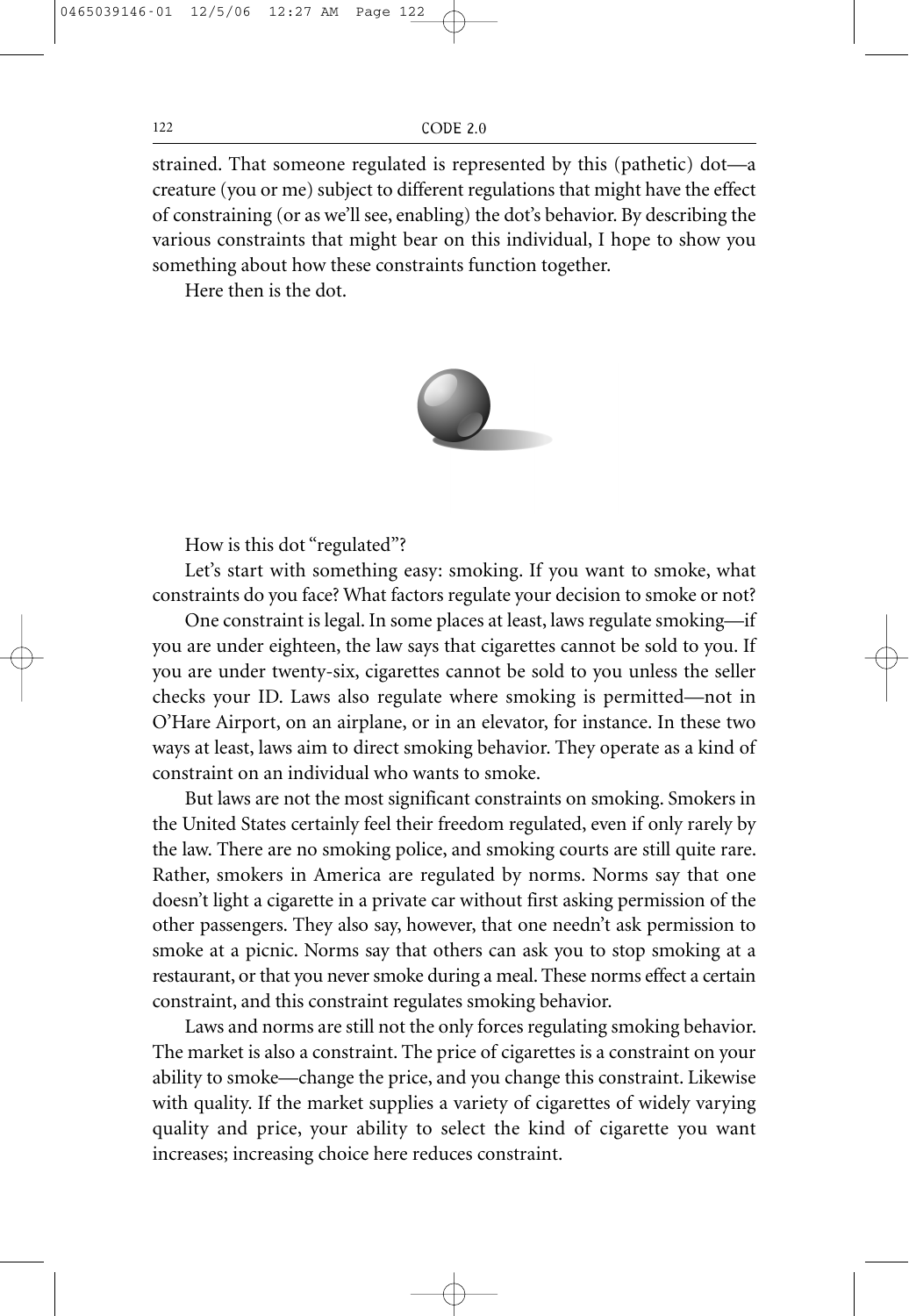Finally, there are the constraints created by the technology of cigarettes, or by the technologies affecting their supply. <sup>7</sup> Nicotine-treated cigarettes are addictive and therefore create a greater constraint on smoking than untreated cigarettes. Smokeless cigarettes present less of a constraint because they can be smoked in more places. Cigarettes with a strong odor present more of a constraint because they can be smoked in fewer places. How the cigarette is, how it is designed, how it is built—in a word, its architecture—affects the constraints faced by a smoker.

Thus, four constraints regulate this pathetic dot—the law, social norms, the market, and architecture—and the "regulation" of this dot is the sum of these four constraints. Changes in any one will affect the regulation of the whole. Some constraints will support others; some may undermine others. Thus, "changes in technology [may] usher in changes in . . . norms,"8 and the other way around. A complete view, therefore, must consider these four modalities together.

So think of the four together like this:



In this drawing, each oval represents one kind of constraint operating on our pathetic dot in the center. Each constraint imposes a different kind of cost on the dot for engaging in the relevant behavior—in this case, smoking. The cost from norms is different from the market cost, which is different from the cost from law and the cost from the (cancerous) architecture of cigarettes.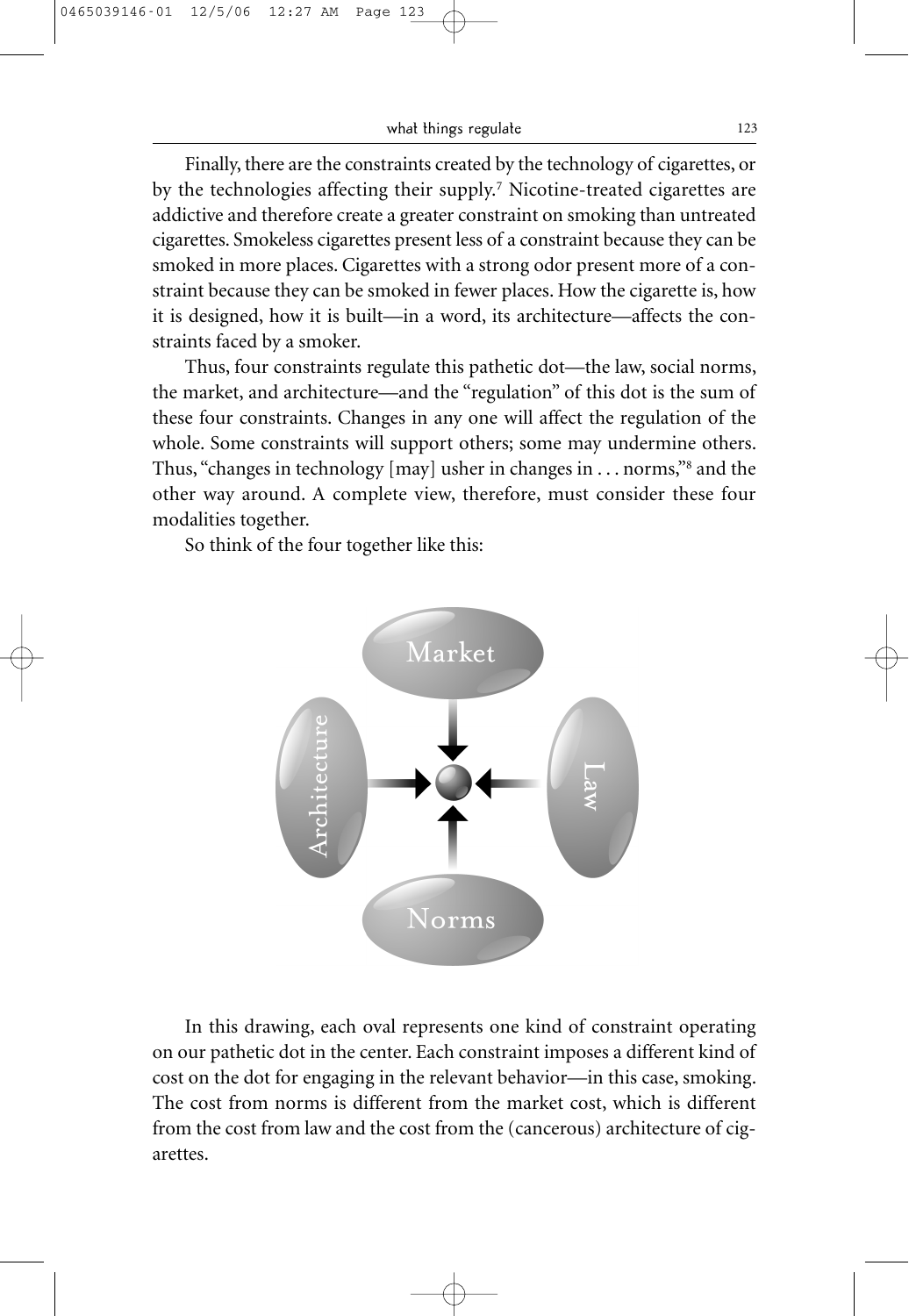The constraints are distinct, yet they are plainly interdependent. Each can support or oppose the others. Technologies can undermine norms and laws; they can also support them. Some constraints make others possible; others make some impossible. Constraints work together, though they function differently and the effect of each is distinct. Norms constrain through the stigma that a community imposes; markets constrain through the price that they exact; architectures constrain through the physical burdens they impose; and law constrains through the punishment it threatens.

We can call each constraint a "regulator," and we can think of each as a distinct modality of regulation. Each modality has a complex nature, and the interaction among these four is also hard to describe. I've worked through this complexity more completely in the appendix. But for now, it is enough to see that they are linked and that, in a sense, they combine to produce the regulation to which our pathetic dot is subject in any given area.

We can use the same model to describe the regulation of behavior in cyberspace. 9

Law regulates behavior in cyberspace. Copyright law, defamation law, and obscenity laws all continue to threaten ex post sanction for the violation of legal rights. How well law regulates, or how efficiently, is a different question: In some cases it does so more efficiently, in some cases less. But whether better or not, law continues to threaten a certain consequence if it is defied. Legislatures enact;<sup>10</sup> prosecutors threaten;<sup>11</sup> courts convict.<sup>12</sup>

Norms also regulate behavior in cyberspace. Talk about Democratic politics in the alt.knitting newsgroup, and you open yourself to flaming; "spoof" someone's identity in a MUD, and you may find yourself "toaded"; <sup>13</sup> talk too much in a discussion list, and you are likely to be placed on a common bozo filter. In each case, a set of understandings constrain behavior, again through the threat of ex post sanctions imposed by a community. 14

Markets regulate behavior in cyberspace. Pricing structures constrain access, and if they do not, busy signals do. (AOL learned this quite dramatically when it shifted from an hourly to a flat-rate pricing plan.)15 Areas of the Web are beginning to charge for access, as online services have for some time. Advertisers reward popular sites; online services drop low-population forums. These behaviors are all a function of market constraints and market opportunity. They are all, in this sense, regulations of the market.

Finally, an analog for architecture regulates behavior in cyberspace code. The software and hardware that make cyberspace what it is constitute a set of constraints on how you can behave. The substance of these constraints may vary, but they are experienced as conditions on your access to cyberspace. In some places (online services such as AOL, for instance) you must enter a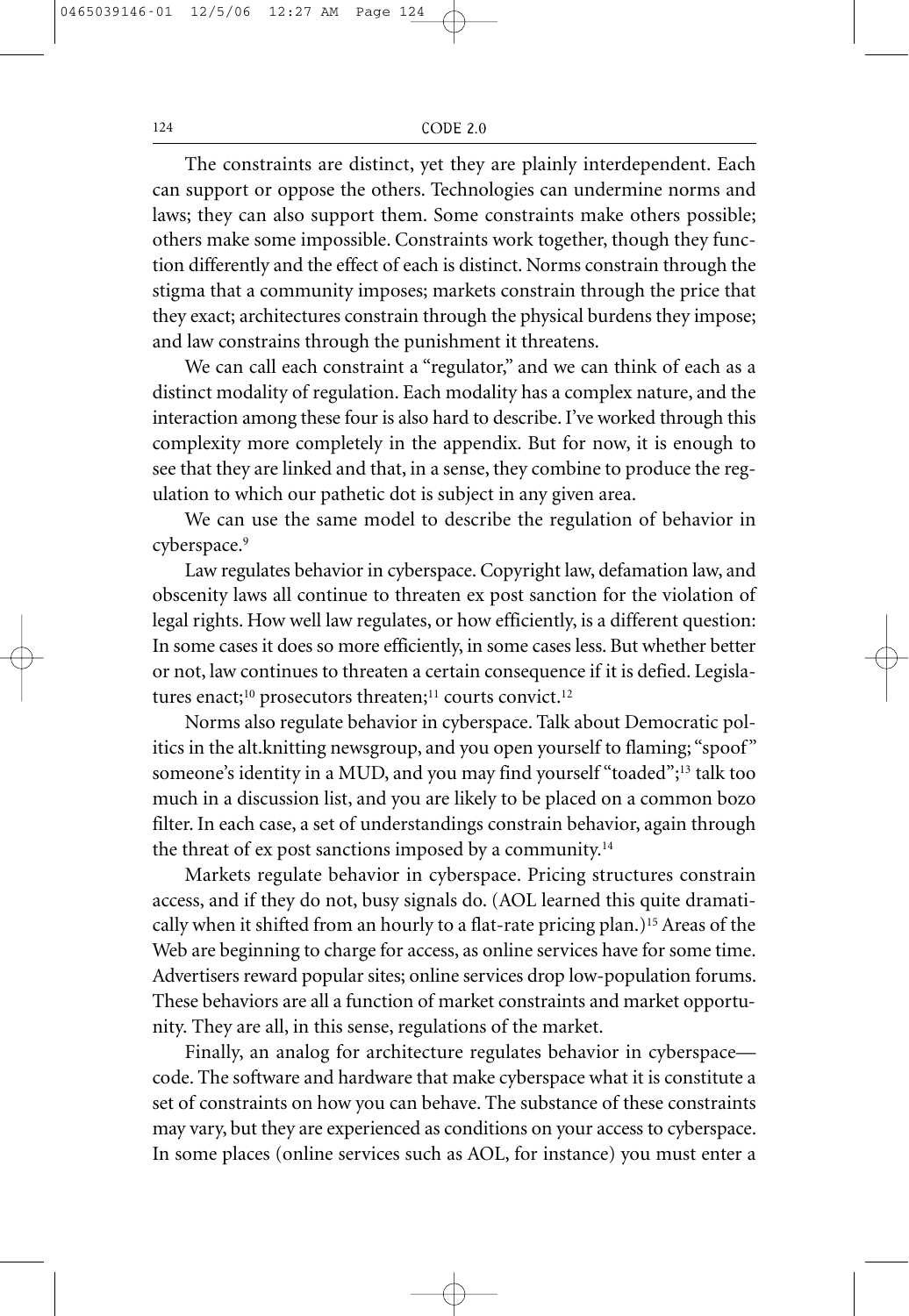password before you gain access; in other places you can enter whether identified or not. <sup>16</sup> In some places the transactions you engage in produce traces that link the transactions (the "mouse droppings") back to you; in other places this link is achieved only if you want it to be. <sup>17</sup> In some places you can choose to speak a language that only the recipient can hear (through encryption); <sup>18</sup> in other places encryption is not an option. <sup>19</sup> The code or software or architecture or protocols set these features, which are selected by code writers. They constrain some behavior by making other behavior possible or impossible. The code embeds certain values or makes certain values impossible. In this sense, it too is regulation, just as the architectures of real-space codes are regulations.

As in real space, then, these four modalities regulate cyberspace. The same balance exists.As William Mitchell puts it (though he omits the constraint of the market):

Architecture, laws, and customs maintain and represent whatever balance has been struck in real space. As we construct and inhabit cyberspace communities, we will have to make and maintain similar bargains—though they will be embodied in software structures and electronic access controls rather than in architectural arrangements. 20

Laws, norms, the market, and architectures interact to build the environment that "Netizens" know. The code writer, as Ethan Katsh puts it, is the "architect."21

But how can we "make and maintain" this balance between modalities? What tools do we have to achieve a different construction? How might the mix of real-space values be carried over to the world of cyberspace? How might the mix be changed if change is desired?

## ON GOVERNMENTS AND WAYS TO REGULATE

I've described four constraints that I've said "regulate" an individual. But these separate constraints obviously don't simply exist as givens in a social life. They are neither found in nature nor fixed by God. Each can be changed, though the mechanics of changing them is complex. Law can have a significant role in this mechanics, and my aim in this section is to describe that role.

A simple example will suggest the more general point. Say the theft of car radios is a problem—not big in the scale of things, but a frequent and costly enough problem to make more regulation necessary. One response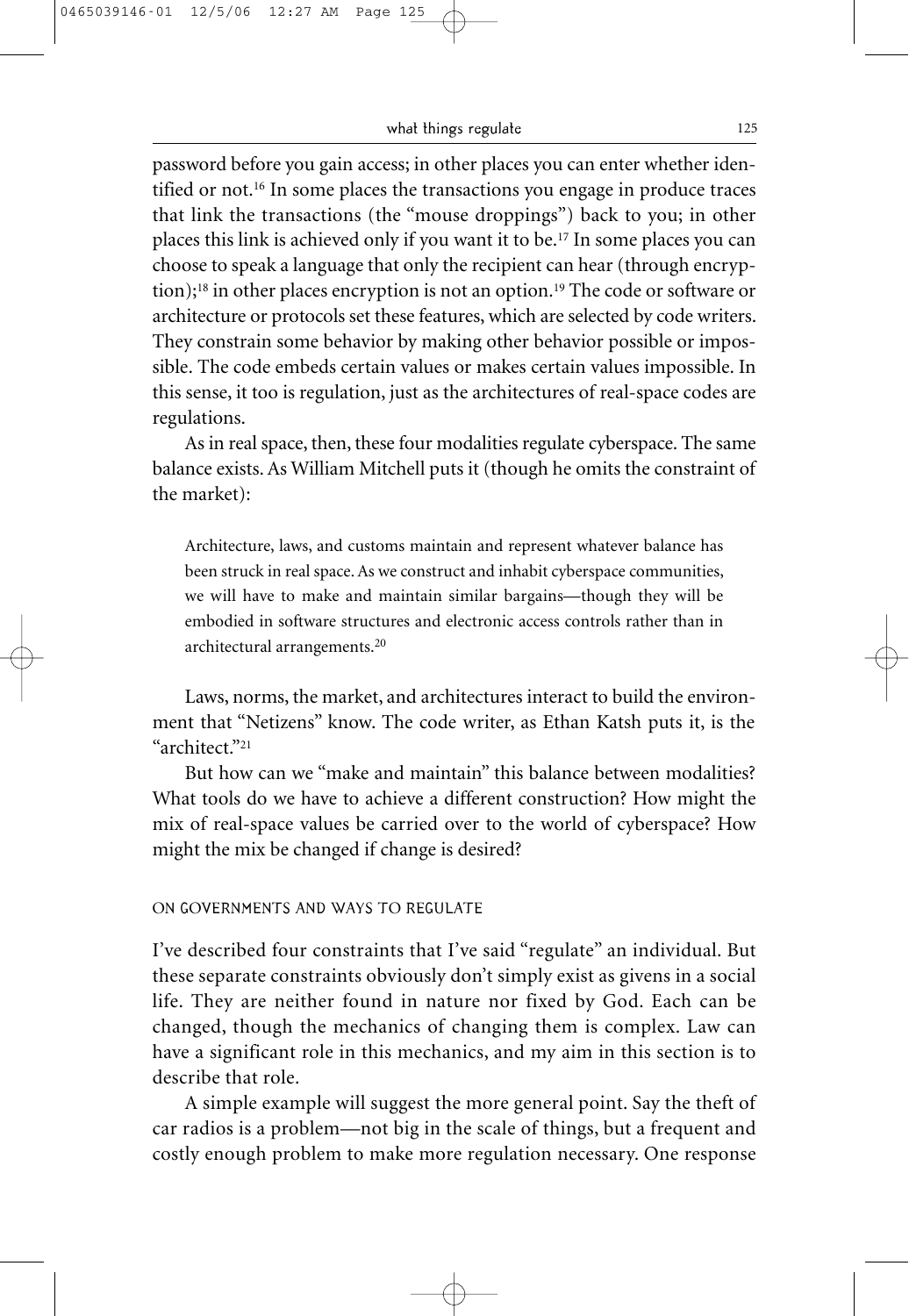might be to increase the penalty for car radio theft to life in prison, so that the risk faced by thieves made it such that this crime did not pay. If radio thieves realized that they exposed themselves to a lifetime in prison each time they stole a radio, it might no longer make sense to them to steal radios. The constraint constituted by the threatened punishment of law would now be enough to stop the behavior we are trying to stop.

But changing the law is not the only possible technique. A second might be to change the radio's architecture. Imagine that radio manufacturers program radios to work only with a single car—a security code that electronically locks the radio to the car, so that, if the radio is removed, it will no longer work. This is a code constraint on the theft of radios; it makes the radio no longer effective once stolen. It too functions as a constraint on the radio's theft, and like the threatened punishment of life in prison, it could be effective in stopping the radio-stealing behavior.

Thus, the same constraint can be achieved through different means, and the different means cost different amounts. The threatened punishment of life in prison may be fiscally more costly than the change in the architecture of radios (depending on how many people actually continue to steal radios and how many are caught). From this fiscal perspective, it may be more efficient to change code than law. Fiscal efficiency may also align with the expressive content of law—a punishment so extreme would be barbaric for a crime so slight. Thus, the values may well track the efficient response. Code would be the best means to regulate.

The costs, however, need not align so well. Take the Supreme Court's hypothetical example of life in prison for a parking ticket. <sup>22</sup> It is likely that whatever code constraint might match this law constraint, the law constraint would be more efficient (if reducing parking violations were the only aim). There would be very few victims of this law before people conformed their behavior appropriately. But the "efficient result" would conflict with other values. If it is barbaric to incarcerate for life for the theft of a radio, it is all the more barbaric as a penalty for a parking violation. The regulator has a range of means to effect the desired constraint, but the values that these means entail need not align with their efficiency. The efficient answer may well be unjust—that is, it may conflict with values inherent in the norms, or law (constitution), of the society.

Law-talk typically ignores these other regulators and how law can affect their regulation. Many speak as if law must simply take the other three constraints as given and fashion itself to them.<sup>23</sup>

I say "as if" because today it takes only a second's thought to see that this narrowness is absurd. There were times when these other constraints were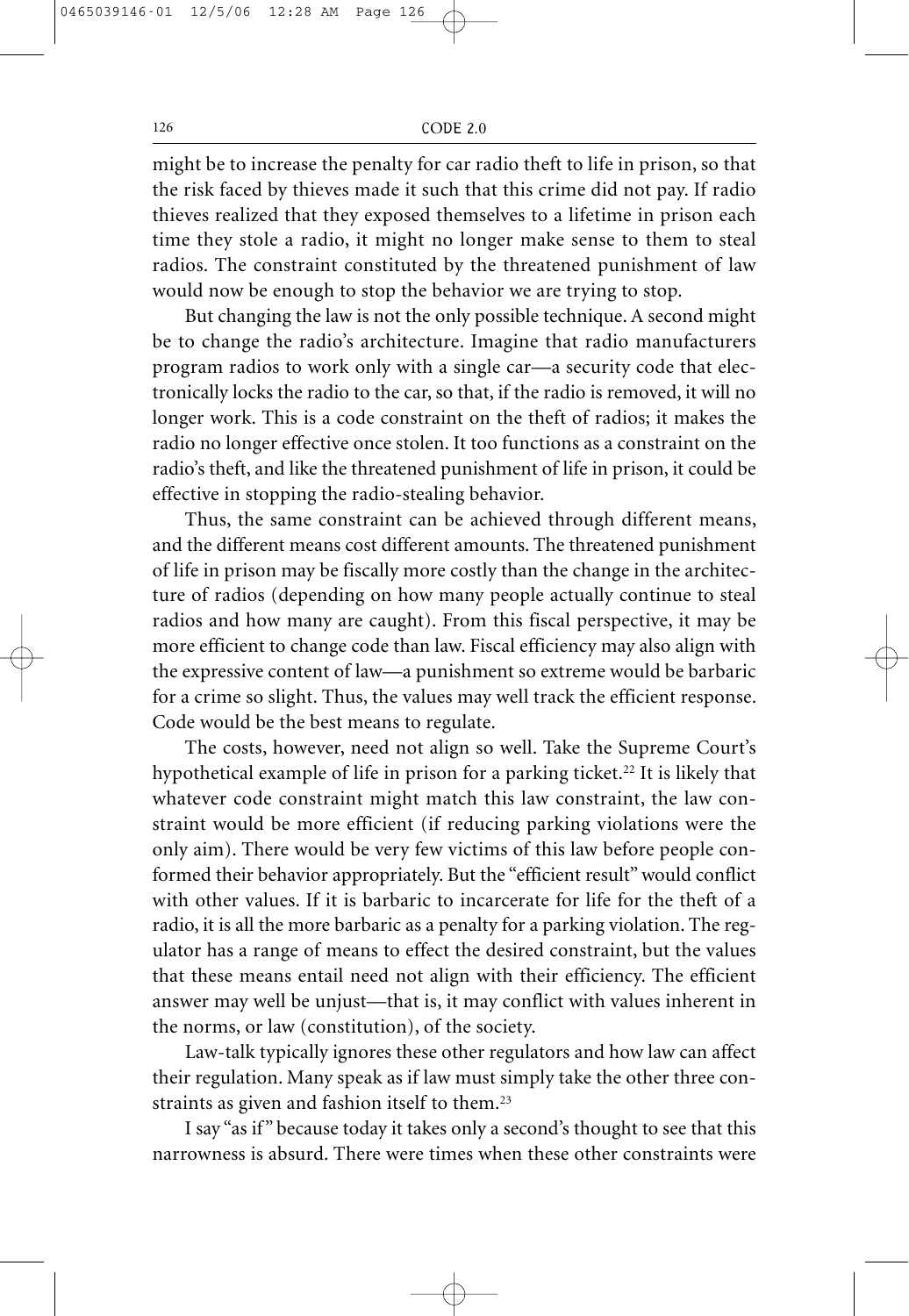treated as fixed—when the constraints of norms were said to be immovable by governmental action, <sup>24</sup> or the market was thought to be essentially unregulable, <sup>25</sup> or the cost of changing real-space code was so high as to make the thought of using it for regulation absurd. <sup>26</sup> But we see now that these constraints are plastic. <sup>27</sup> They are, as law is, changeable, and subject to regulation.

The examples are obvious and many. Think first about the market: talk of a "free market" notwithstanding, there is no more heavily regulated aspect of our life. <sup>28</sup> The market is regulated by law not just in its elements—it is law that enforces contracts, establishes property, and regulates currency—but also in its effects. The law uses taxes to increase the market's constraint on certain behaviors and subsidies to reduce its constraint on others.We tax cigarettes in part to reduce their consumption, but we subsidize tobacco production to increase its supply. We tax alcohol to reduce its consumption. We subsidize child care to reduce the constraint the market puts on raising children. In many such ways the constraint of law is used to change the constraints of the market.

Law can also change the regulation of architecture. Think about the Americans with Disabilities Act (ADA). <sup>29</sup> Many of the "disabled" are cut off from access to much of the world.A building with only stairs is a building that is inaccessible to a person in a wheelchair; the stairs are a constraint on the disabled person's access to that building. But the ADA in part aims to change that constraint by requiring builders to change the design of buildings so that the disabled are not excluded. Here is a regulation of real-space code, by law, to change the constraint that real-space code creates.

Other examples are even better.

- Some of the power of the French Revolution derived from the architecture of Paris: The city's small and winding streets were easily barricaded, making it possible for revolutionaries to take control of the city with relatively little absolute strength. Louis Napoleon III understood this, and in 1853 he took steps to change it.<sup>30</sup> Paris was rebuilt, with wide boulevards and multiple passages, making it impossible for insurgents to take control of the city.
- Every schoolchild learns of L'Enfant's design to make an invasion of Washington difficult. But more interesting is the placement of the White House relative to the Capitol. The distance between them is one mile, and at the time it was a mile through difficult terrain (the mall was a swamp). The distance was a barrier meant to tilt the intercourse between Congress and the president by making it marginally more difficult for them to connect—and thereby more difficult for the executive to control the legislature.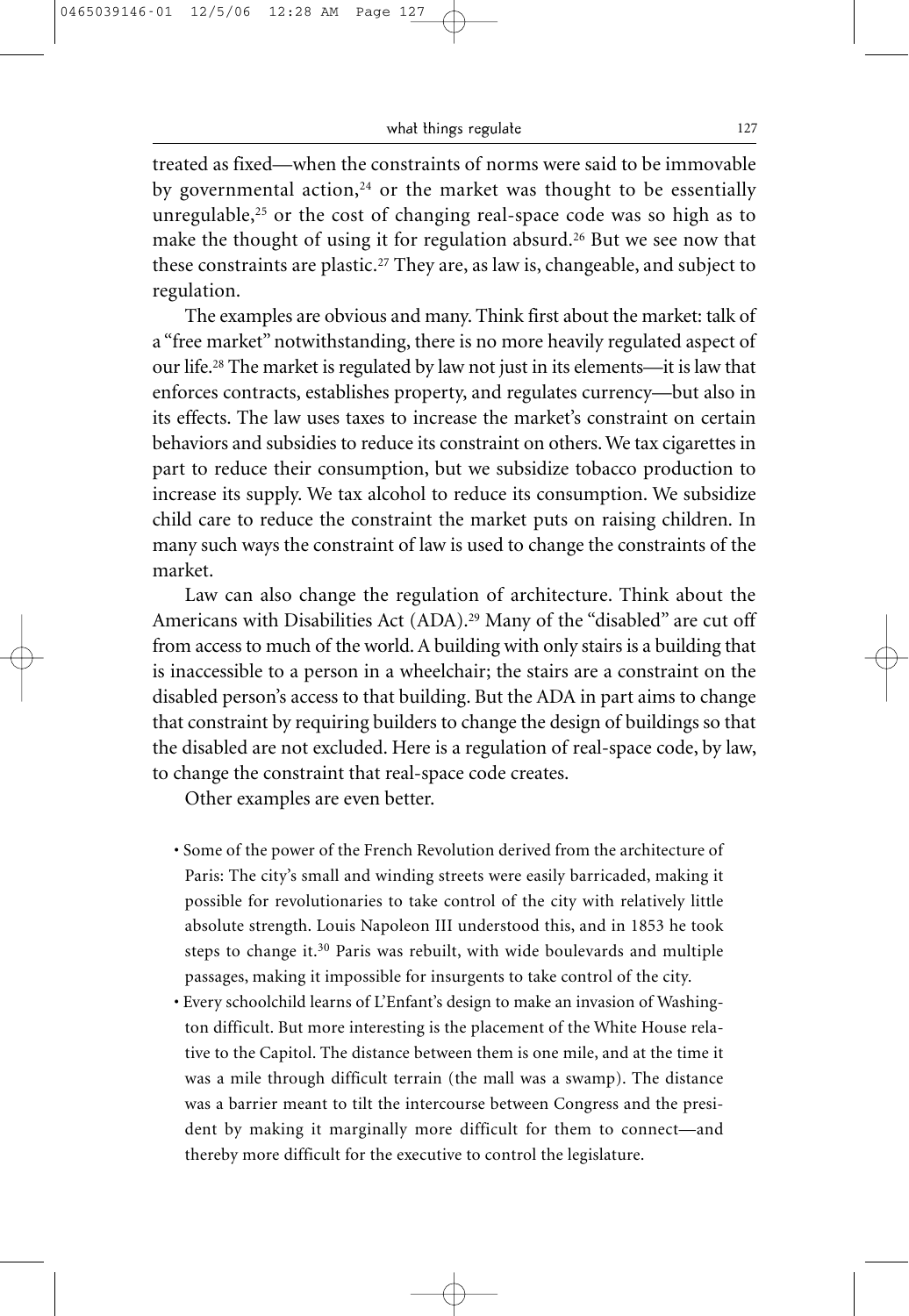- This same idea has influenced the placement of constitutional courts in Europe. Throughout Europe constitutional courts were placed in cities other than the capital. In Germany the court is in Karlsruhe rather than Berlin; in the Czech Republic it is in Brno rather than Prague. The reason again is tied to the constraint of geography: Placing constitutional courts far away from legislatures and executives was meant to minimize both the pressure the latter two bodies could place on the court and reduce the court's temptation to bow to it.
- The principle is not limited to high politics. Designers of parking garages or streets where children may play place speed bumps in the road so that drivers must slow down. These structures have the same purpose as a speed limit or a norm against driving too fast, but they operate by modifying architecture.
- Neither is the principle limited to virtuous regulation: Robert Moses built bridges on Long Island to block buses, so that African Americans, who depended primarily on public transportation, could not easily get to public beaches. <sup>31</sup> That was regulation through architecture, invidious yet familiar.
- Nor is it limited to governments. A major American airline noticed that passengers on early Monday morning flights were frustrated with the time it took to retrieve bags from the plane. They were much more annoyed than other passengers, even though it took no longer than average to retrieve the bags from these flights. The company began parking these flights at gates farther away from baggage claim, so that by the time the passengers arrived at baggage claim, their bags were there. Frustration with the baggage handling system was eliminated.
- A large hotel in an American city received many complaints about the slowness of its elevators. It installed mirrors next to the elevator doors. The complaints ended.
- Few are likely to recognize the leading regulation-through-architecture proponent of the 20th century—Ralph Nader. It is astonishing today to read his account of the struggle to get safety standards enforced upon auto makers. Nader's whole objective was to get the law to force car manufacturers to build safer cars. It is obvious today that the code of cars is an essential part of auto safety. Yet on this basic point, there was fundamental disagreement.<sup>32</sup>
- Neal Katyal has extensively considered the relationship of architecture to criminal law, from the deployment of street lights to the design of public spaces to maximize visibility.<sup>33</sup> The 2000 Sydney Olympics, for example, "selfconsciously employed architecture to reduce crime."34 And architects have begun to identify principles of design that can minimize crime—called "Crime Prevention Through Environmental Design."35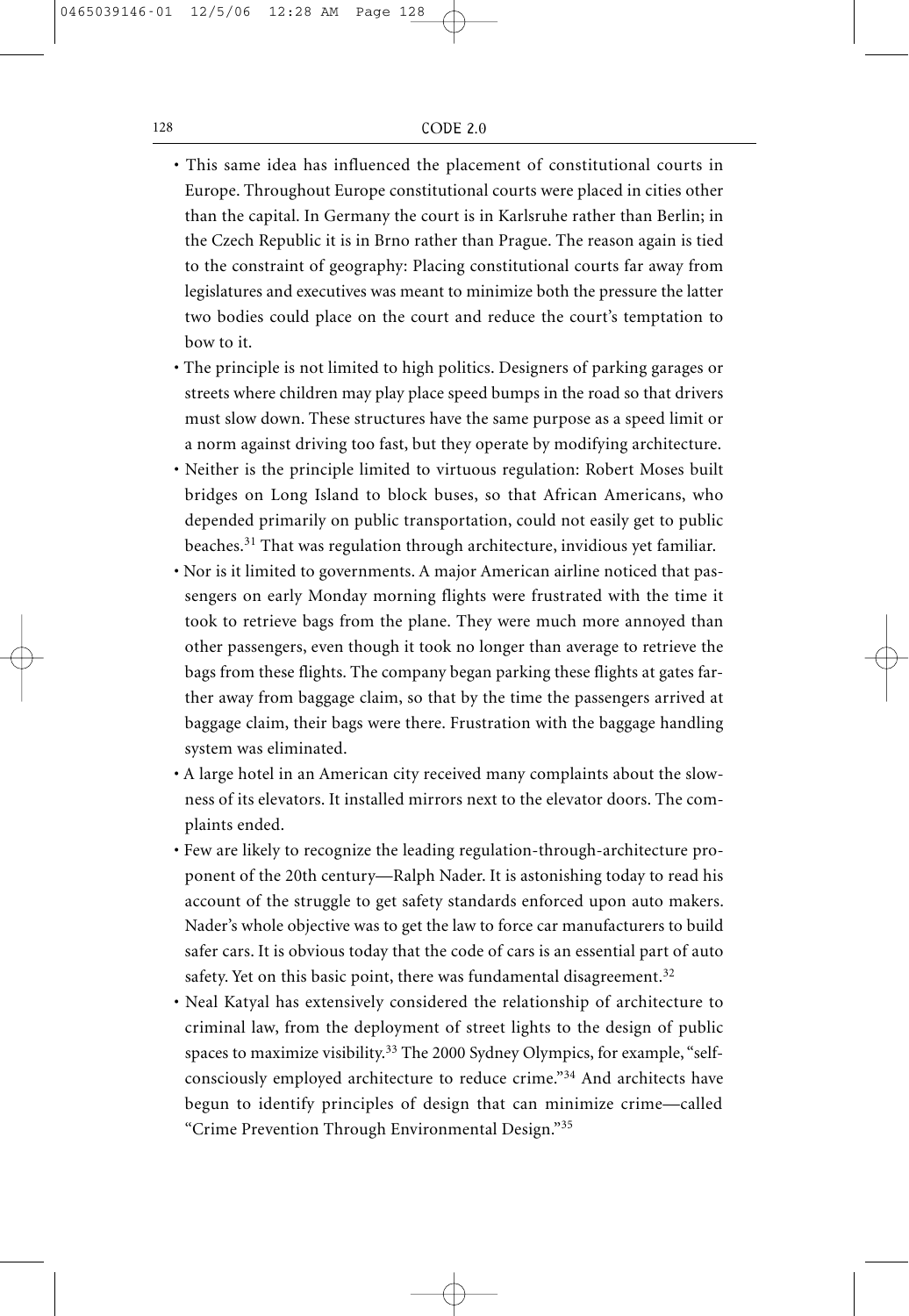In each example, an architecture is changed so as to realize different behavior. The architecture effects that difference. As a sign above one of the portals at the 1933 Chicago World's Fair put it (though it was speaking of science): "Science Explores: Technology Executes: Man Conforms."36

Law can change social norms as well, though much of our constitutional jurisprudence seems dedicated to forgetting just how. <sup>37</sup> Education is the most obvious example.As Thurgood Marshall put it,"Education is not the teaching of the three R's. Education is the teaching of the overall citizenship, to learn to live together with fellow citizens, and above all to learn to obey the law."38 Education is, in part at least, a process through which we indoctrinate children into certain norms of behavior—we teach them how to "say no" to sex and drugs. We try to build within them a sense of what is correct. This sense then regulates them to the law's end.

Plainly, the content of much of this education is regulated by law. Conservatives worry, for example, that by teaching sex education we change the norm of sexual abstinence. Whether that is correct or not, the law is certainly being used to change the norms of children. If conservatives are correct, the law is eliminating abstinence. If liberals are correct, the law is being used to instill a norm of safe sex. Either way, norms have their own constraint, and law is aiming to change that constraint.

To say that law plays a role is not to say that it always plays a positive role. The law can muck up norms as well as improve them, and I do not claim that the latter result is more common than the former. <sup>39</sup> The point is just to see the role, not to praise or criticize it.

In each case, the law chooses between direct and indirect regulation. The question is: Which means best advances the regulator's goal, subject to the constraints (whether normative or material) that the regulator must recognize? My argument is that any analysis of the strategies of regulation must take into account these different modalities. As Polk Wagner puts it, focusing on one additional modality:

[J]ust as the choice of a legal rule will involve analytic trade offs between the familiar categories of property rules and liability rules, the incorporation of legal preemption rules in the cyberspace context will require a similar exercise along an additional dimension—the impact that the legal rule will have on corresponding software regulation (and thus the effect on the law-software interface).<sup>40</sup>

Or again, "legal policy proposals unsupported by predictions of technological response are deeply incomplete."<sup>41</sup> And the same can be said generally about the interaction between any modality and any policy proposal.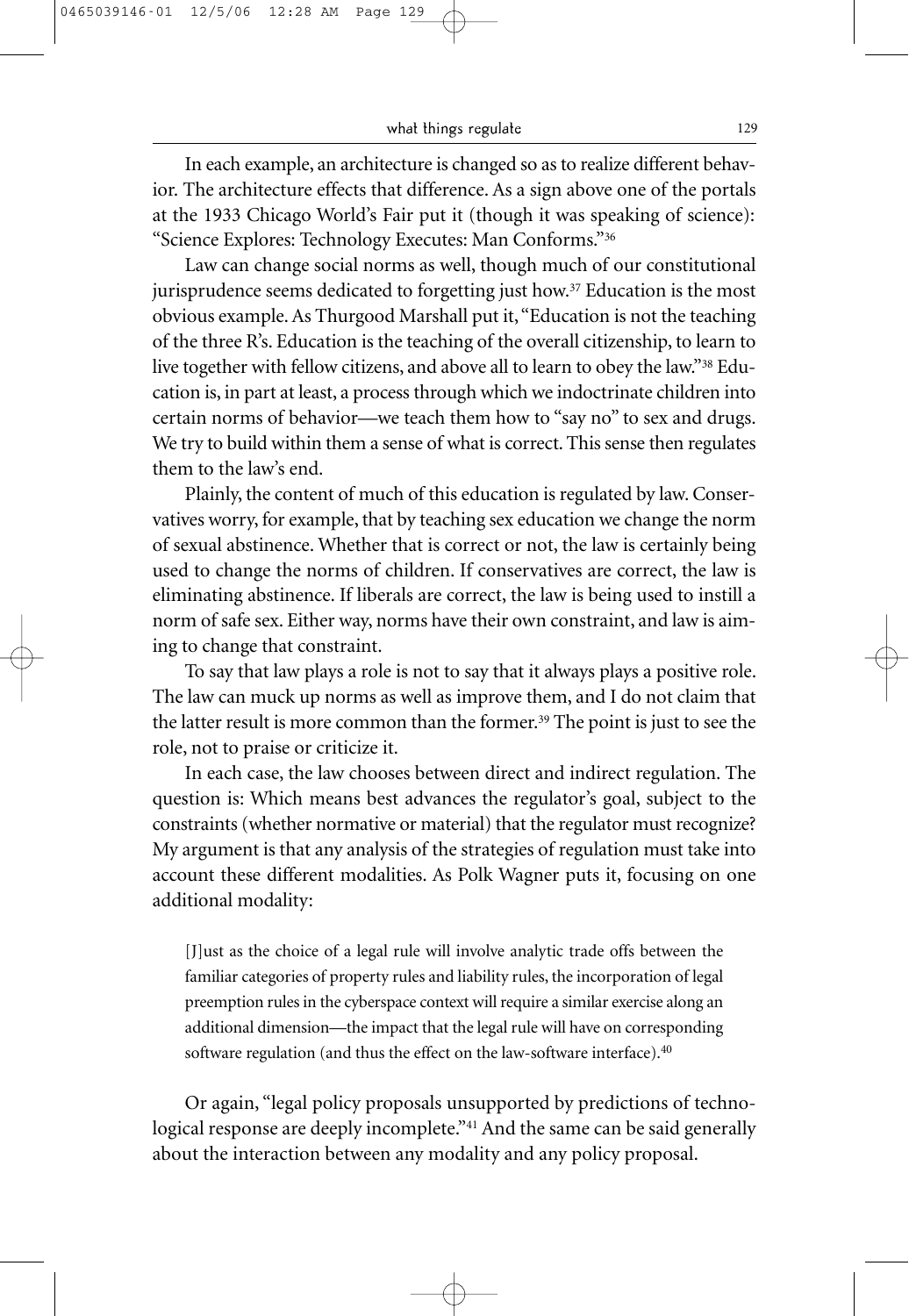

We can represent the point through a modification of the second figure:

As Wagner rightly insists, again, the interaction among these modalities is dynamic, "requiring consideration of not only . . . legal adjustments, but also predicting the responsive effects such changes will stimulate."42 The regulator seeks an "equilibrium," constantly considering trade-offs among modalities of regulation.

The point should be familiar, and the examples can be multiplied.

*Seatbelts*: The government may want citizens to wear seatbelts more often. <sup>43</sup> It could pass a law to require the wearing of seatbelts (law regulating behavior directly). Or it could fund public education campaigns to create a stigma against those who do not wear seatbelts (law regulating social norms as a means to regulating behavior). Or it could subsidize insurance companies to offer reduced rates to seatbelt wearers (law regulating the market as a way of regulating behavior). Finally, the law could mandate automatic seatbelts, or ignition-locking systems (changing the code of the automobile as a means of regulating belting behavior). Each action might be said to have some effect on seatbelt use; each has some cost. The question for the government is how to get the most seatbelt use for the least cost.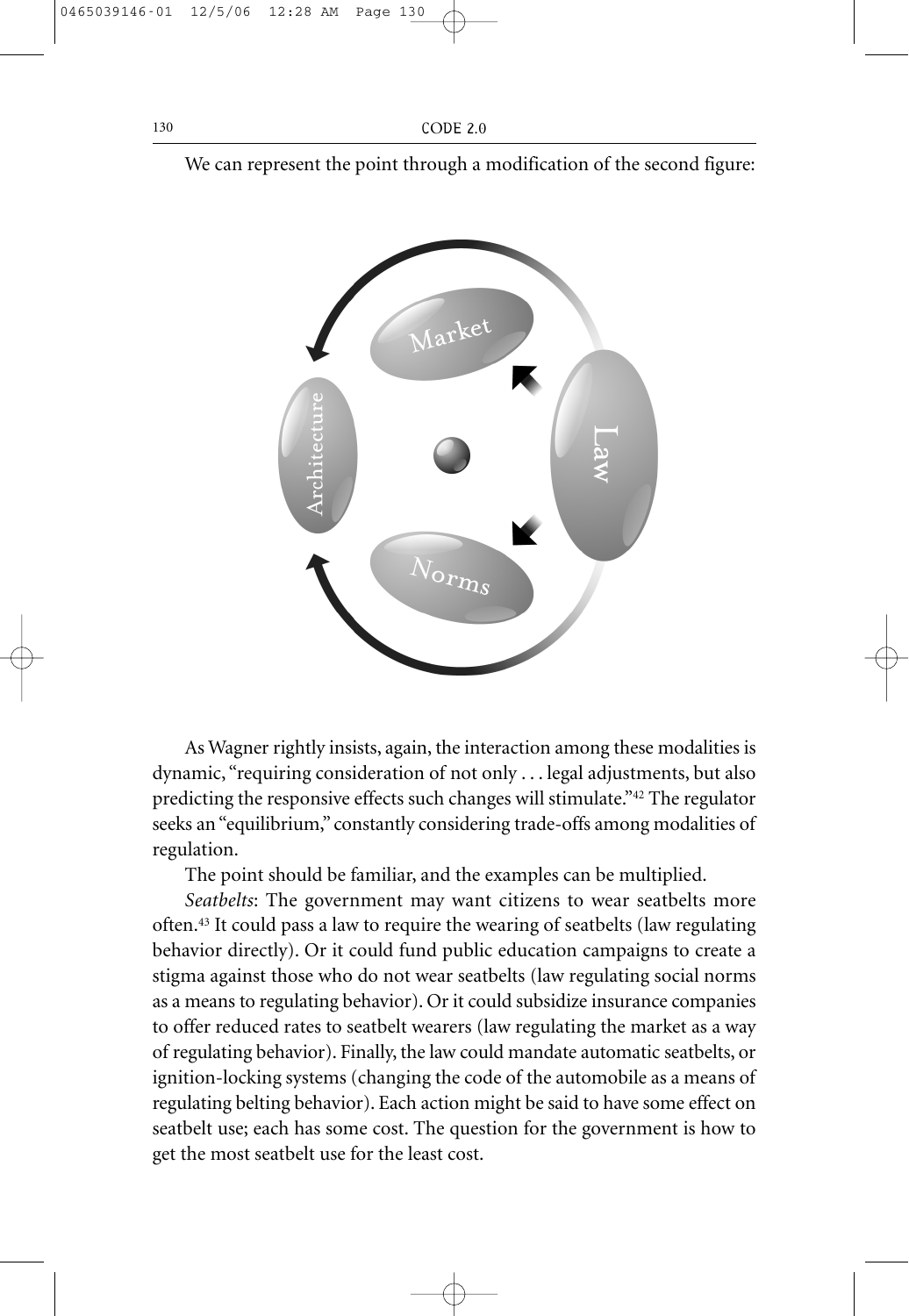*Discrimination against the disabled*: The disabled bear the burden of significant social and physical barriers in daily life. <sup>44</sup> The government might decide to do something about those barriers. The traditional answer is law regulating behavior directly: a law barring discrimination on the basis of physical disability. But the law could do more. It could, for example, educate children in order to change social norms (regulating norms to regulate behavior). It could subsidize companies to hire the disabled (regulating the market to regulate behavior). It could regulate building codes to make buildings more accessible to the disabled (regulating "natural" or real-space codes to regulate behavior). Each of these regulations would have some effect on discrimination and would have a cost. The government would have to weigh the costs against the benefits and select the mode that regulates most effectively.

*Drugs*: The government is obsessed with reducing the consumption of illicit drugs. Its main strategy has been direct regulation of behavior through the threat of barbaric prison terms for violation of the drug laws. This policy has obvious costs and non-obvious benefits. But most interesting for our purposes are the non-obvious costs. As Tracey Meares persuasively argues, one effective structure for regulating the consumption of illegal drugs is the social structure of the community in which an individual lives. <sup>45</sup> These are what I've called social norm constraints: standards of appropriate behavior enforced by the sanctions of a community—whether through shame, exclusion, or force.

Just as government can act to strengthen these social norm constraints, it should be obvious that government can also act to weaken them. <sup>46</sup> One way to do this is by weakening the communities within which these norms operate. This, says Meares, is what the extreme sanctions of the criminal law do.<sup>47</sup> In their extremity and effect, they undermine the social structures that would support this social policy. This is an indirect effect of the direct regulation of law, and at some point this effect may overwhelm the effect of the law. We might call this the Laffer Curve for criminal law.

The net effect of these different constraints cannot be deduced a priori. The government acts in many ways to regulate the consumption of drugs. It supports extensive public education campaigns to stigmatize the consumption of drugs (regulating social norms to regulate behavior). It seizes drugs at the border, thereby reducing the supply, increasing the price, and presumably reducing demand (regulating the market to regulate behavior). And at times it has even (and grotesquely) regulated the "code" of drugs (by, for example, spraying marijuana fields with paraquat), making them more dangerous and thereby increasing the constraint on their consumption. <sup>48</sup> All of these together influence the consumption of drugs. But as advocates of legalization argue,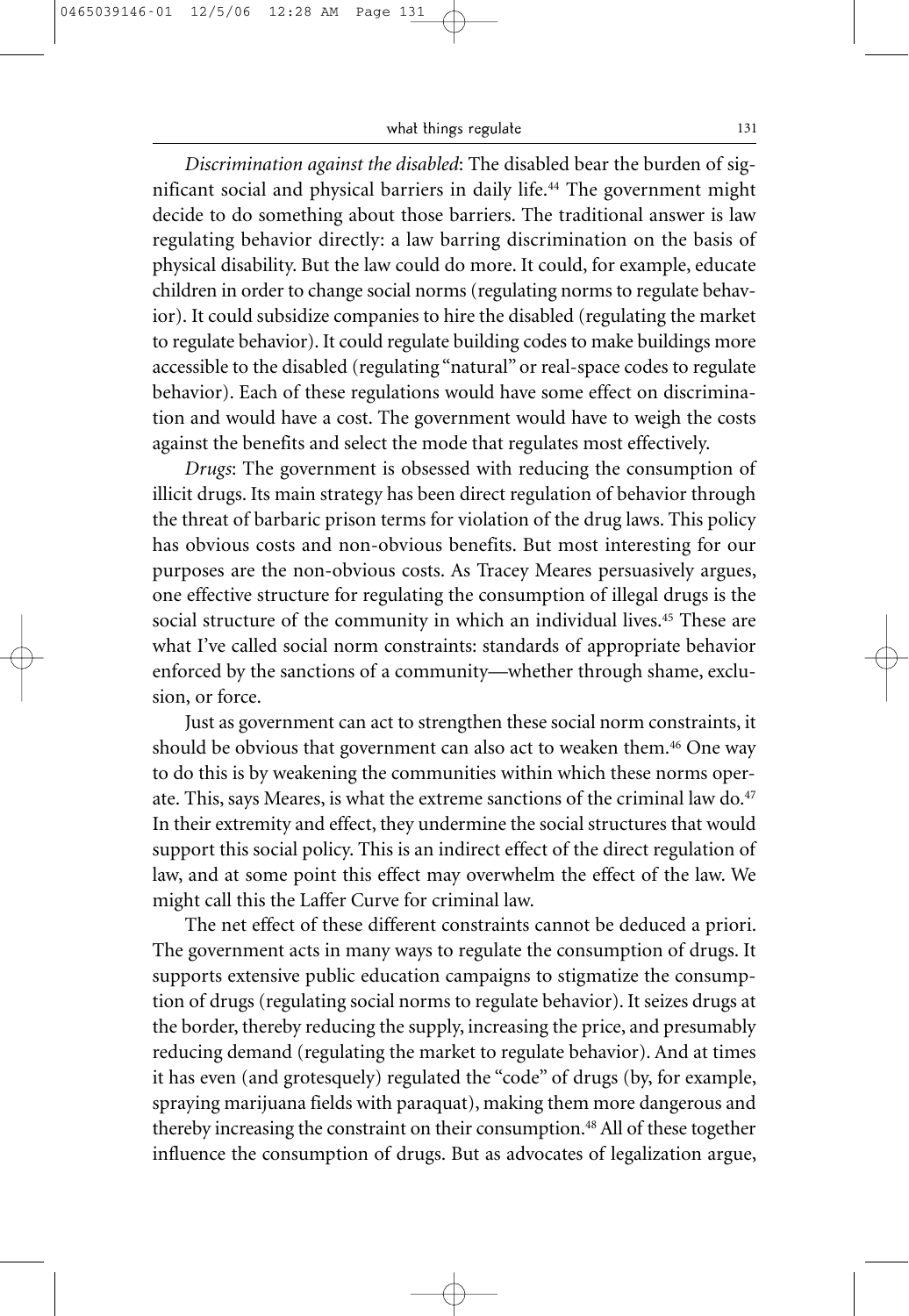they also influence the incidence of other criminal behavior as well. The policy maker must assess the net effect—whether on the whole these regulations reduce or increase social costs.

*Abortion*: One final example will complete the account. Since *Roe v. Wade,* the Court has recognized a woman's constitutional right to an abortion. <sup>49</sup> This right, however, has not stopped government from seeking to eliminate or reduce the number of abortions. Again, the government need not rely on direct regulation of abortion (which under Roe would be unconstitutional). It can instead use indirect means to the same end. In *Rust v. Sullivan,* the Court upheld the power of the government to bias the provision of family planning advice by forbidding doctors in "government-funded" clinics from mentioning abortion as a method of family planning. <sup>50</sup> This is a regulation of social norms (within the social structure of medical care) to regulate behavior. In *Maher v. Roe,* the Court upheld the right of the government to disable selectively medical funding for abortion. <sup>51</sup> This is the use of the market to regulate behavior. And in *Hodgson v. Minnesota,* the Court upheld the right of the state to force minor women to wait forty-eight hours before getting an abortion. <sup>52</sup> This is the use of real-space code (the constraints of time) to regulate access to abortion. In all these ways, *Roe* notwithstanding, the government can regulate the behavior of women wanting abortions.

In each of these examples, law functions in two very different ways.<sup>53</sup> When its operation is direct, it tells individuals how to behave and threatens punishment if they deviate from that behavior.When its operation is indirect, it modifies one of the other structures of constraint. <sup>54</sup> The regulator selects from among these various techniques according to the return from each both in efficiency and in the values that each might express.

When we see regulation in this more general way, we can see more clearly how the unregulability of cyberspace is contingent.We get a stronger sense of how the state could intervene to make regulation work, and we should also get a sense of the increased dangers presented by this more expansive sense of regulation. In particular, we should have a stronger sense of the danger it presents to constitutional values. The next section considers one such threat.

#### THE PROBLEMS OF INDIRECTION

In 1985, after years of inaction, Congress passed the Low Level Radioactive Waste Policy Amendments Act to deal with the problem of nuclear waste. Someone needed to take and store nuclear waste. <sup>55</sup> After sufficient prodding by the government, a number of states formed a compact, which Congress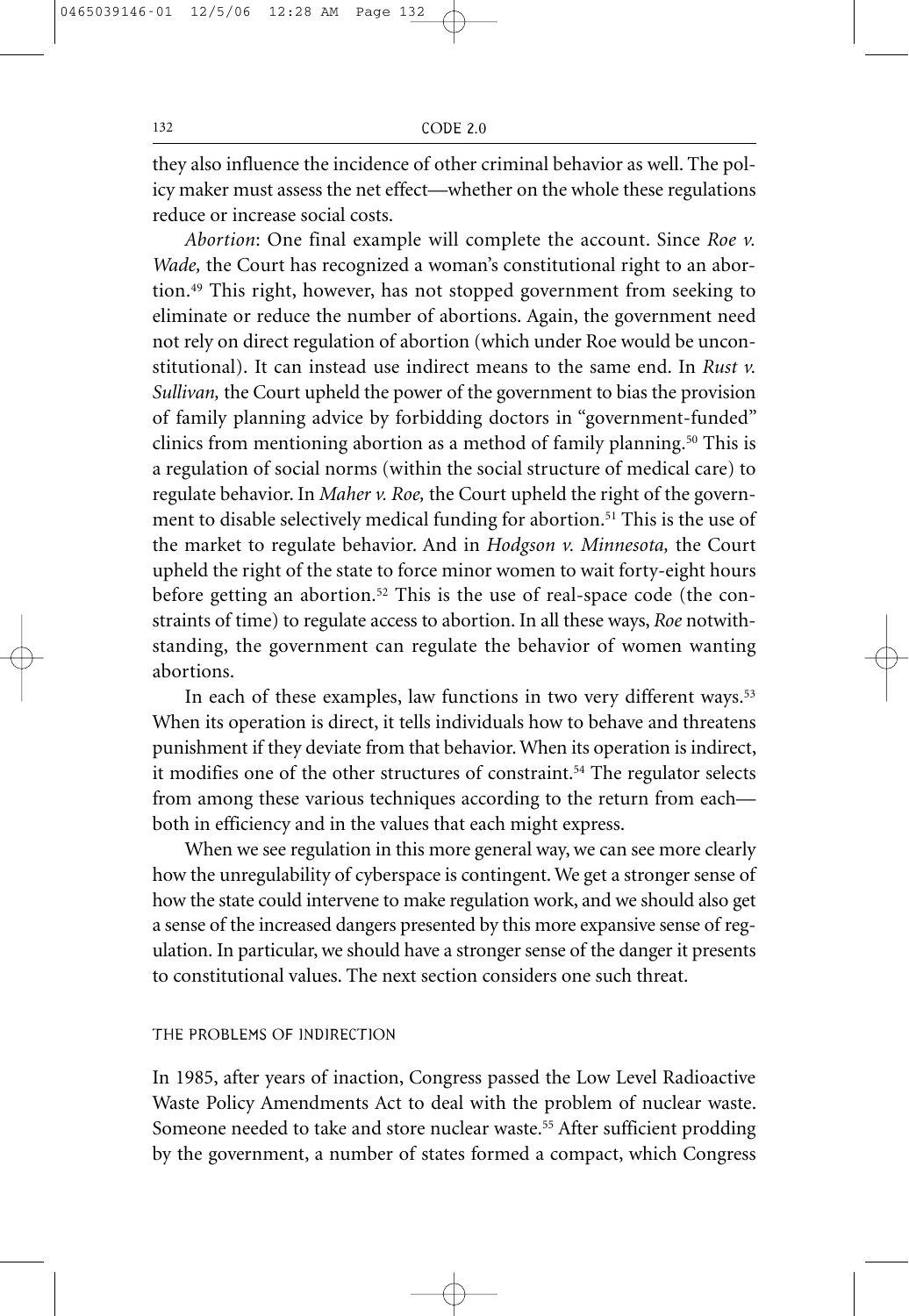then ratified, implementing a number of requirements and incentives for states to deal with the nuclear waste they produce.

The details of the overall plan are not important here. It is enough to focus on just one part. To induce states to follow federal guidelines for regulating nuclear waste, Congress gave them a choice: Either enact certain regulations or "take title" to the spent nuclear fuel. This was a "your money or your life" regulation, for the fuel to which the states would take title was not an asset but a great liability. In a very heavy-handed way, Congress was essentially forcing states to pass the regulations it wanted.

The Supreme Court struck down this part of the law. In effect, the Court held, Congress was commandeering the state legislatures to enact Congress's law. Congress itself, of course, had the power to enact those regulations directly. But it did not have the power to order states to enact laws. Indirection here was not allowed.

This case—*New York v. United States*—does not stand for the broad principle that government must regulate only directly, or even for the principle that indirect regulation generally is disfavored. The case was focused quite narrowly on the question of indirection as it involved the states. The most *New York* stands for is the idea that states, as independent sovereigns deserving of special constitutional respect, cannot be co-opted to the federal government's ends—that when the federal government has a program it wants to carry out, it must put its own name behind it.

But while *New York* doesn't establish a general constitutional principle, it does suggest why indirection should be a more general concern.

Indirection misdirects responsibility. When a government uses other structures of constraint to effect a constraint it could impose directly, it muddies the responsibility for that constraint and so undermines political accountability. If transparency is a value in constitutional government, indirection is its enemy. It confuses responsibility and hence confuses politics. 56

Such misunderstandings are possible in other contexts as well. Think again about the case of *Rust.* The federal government helps to fund family planning clinics. ("Helps" fund, not completely funds.)<sup>57</sup> Before 1988 these clinics gave advice on a wide range of birth-related topics, including abortion. Doctors in family planning clinics would advise their patients about abortion whenever they felt such advice was proper.

The Reagan administration wanted to change that, so it ordered (the details of how are not important here) doctors in those clinics to not discuss abortion as a method of family planning with their patients. If asked, the doctors were to say, "The project does not consider abortion an appropriate method of family planning."58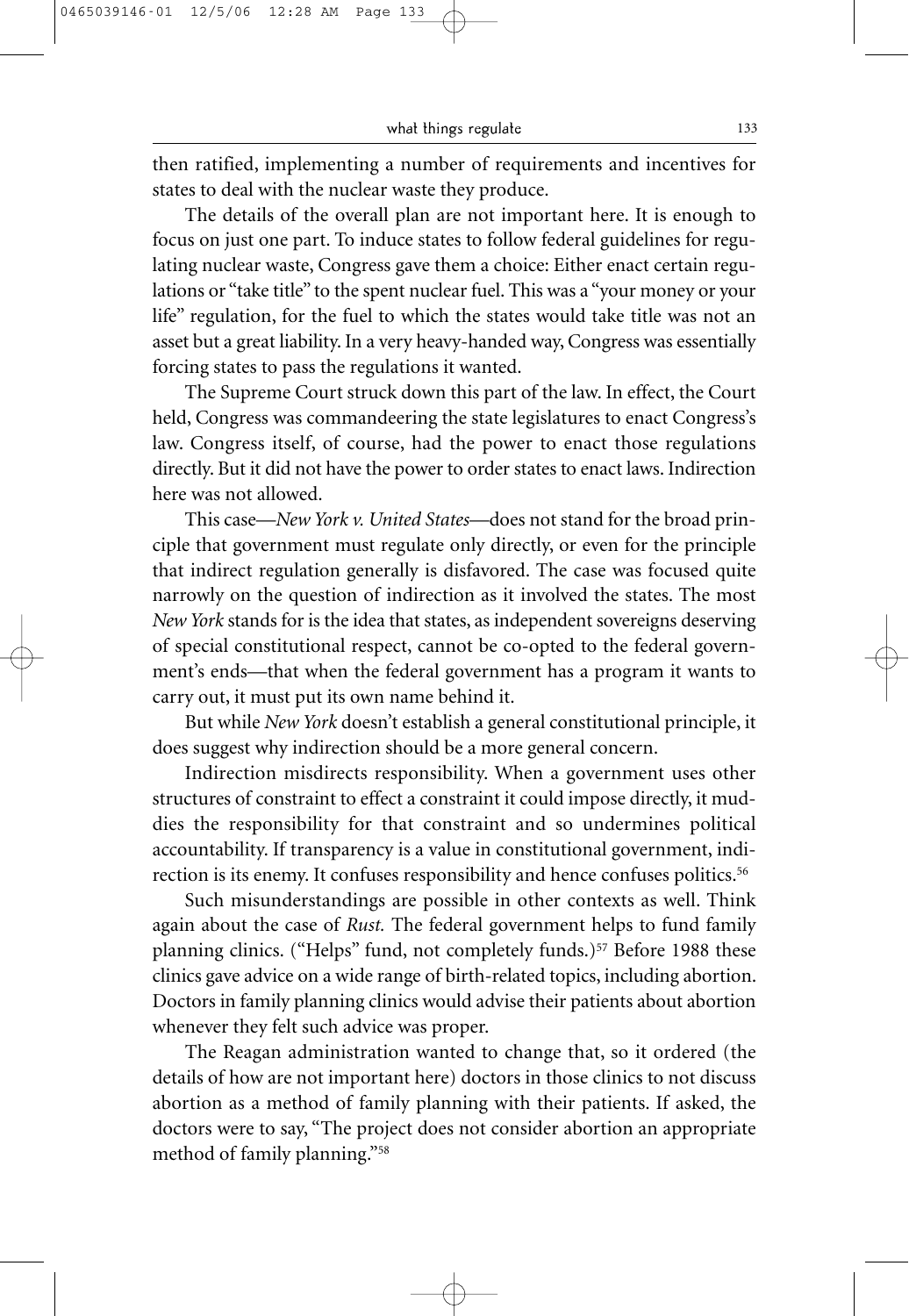The aim of this regulation was clear: to reduce the incidence of abortion. It did this by using doctors to steer patients away from abortion. A doctor has a great deal of power over a patient in a context like this, and the patient would most likely believe the doctor was recommending against abortion.

But notice the technique. The federal government could have stated its own position about abortion. It could have put up posters and billboards saying that abortion is wrong, or it could have used space in its clinics to advertise its view. But it chose instead to bury its policy choice in the words of doctors. It thereby could trade on the professional authority of the doctors to advance its own ends. It could regulate abortion indirectly by regulating the doctors directly.

Just as it tried to use the authority of the states to effect its ends in *New York,* the government trades on a misrepresentation in *Rust.* But worse than in the federalism context, the victim of the misrepresentation here does not even realize that the misrepresentation is a policy choice. The patient is unlikely to hear the doctor's statement as a political broadcast from the government; she is most likely to hear it as a medical opinion. Not only is there a confusion about who is responsible for the opinion expressed, but there is also confusion about whether it is an opinion at all.

*Rust v. Sullivan* is one of the great embarrassments of the Supreme Court—the case proving Justice Scalia's rule that any issue gets distorted once it gets near the question of abortion. <sup>59</sup> But my argument here doesn't depend upon whether *Rust* was right. My aim is to bring out a certain sensibility about regulation; *Rust* simply points the way.

Consider a third case. Until 1948 deeds could include covenants (promises) that the property covered by the deed could not be sold to people of a particular race. The purpose of these provisions was clear: to effect and preserve segregation. Their use was extensive. It was estimated, for example, that when *Shelley v Kraemer*<sup>60</sup> struck these provisions down as unconstitutional under the equal protection clause, 25 percent of the properties in south Chicago had been prohibited from sale to African Americans. 61

As awful as such provisions were, they had a certain integrity. They clearly stated their purpose and were transparent about the values they affirmed. No one could pretend that the segregation they effected was somehow an accidental by-product of decisions made elsewhere. Although they were private covenants, they were enforced by the state and, indeed, derived their meaning from the state. They said: This society is racist.

When the Court struck these provisions down, however, the question became what would replace them. Few expected that the attitudes behind these covenants would suddenly disappear because of a single court judgment. So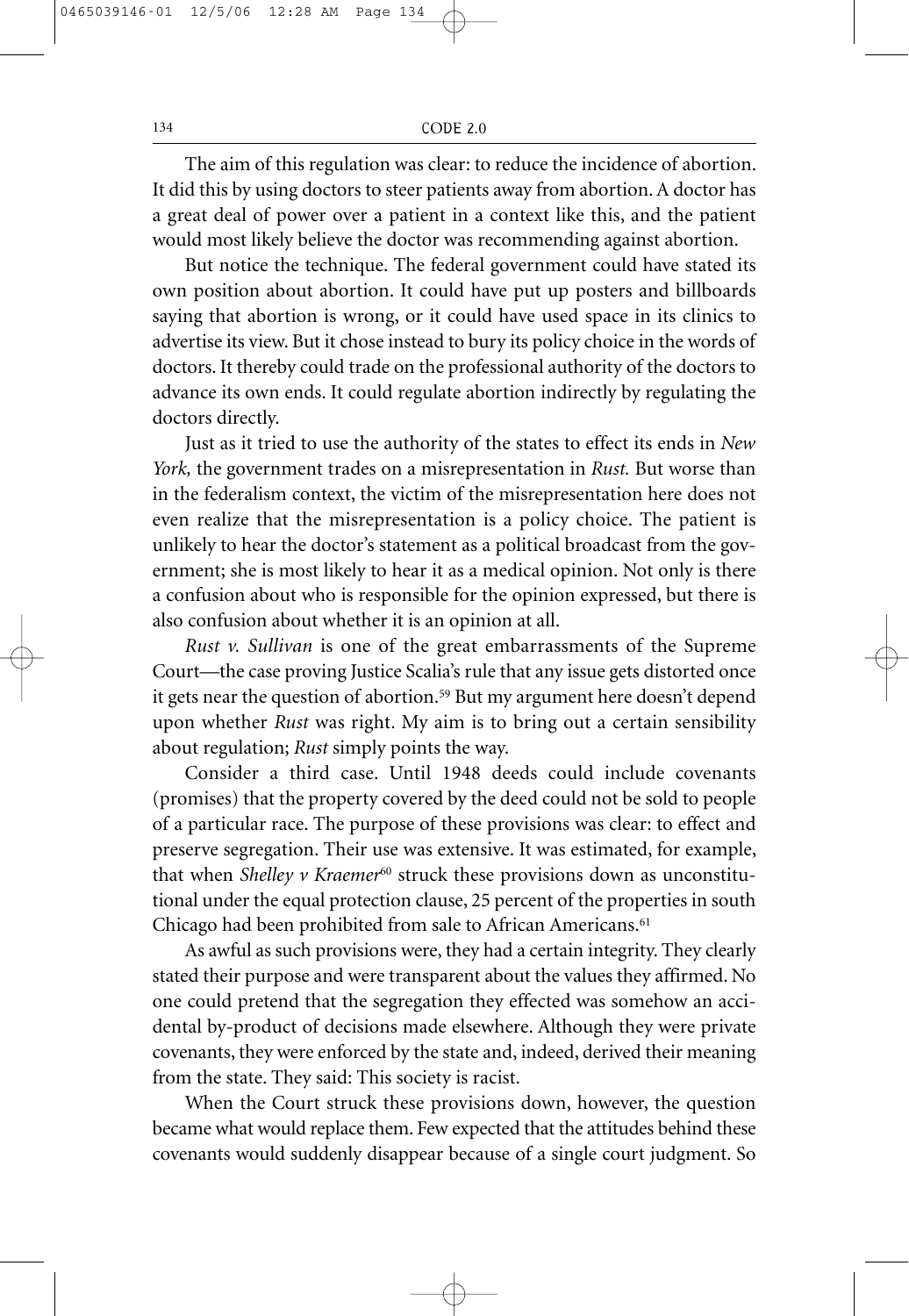when the Court ended direct segregation, we should expect indirect segregation to emerge to replace it.

Sure enough, after 1948 local communities shifted their technique for preserving segregation. Rather than covenants, they used architecture. Communities were designed to "break the flow" of residents from one to another. Highways without easy crossings were placed between communities. Railroad tracks were used to divide. A thousand tiny inconveniences of architecture and zoning replaced the express preferences of covenants. Nothing formally prohibited integration, but informally, much did. <sup>62</sup>

Local governments thus did something very much like what the federal government did in *Rust* and tried to do in *New York:* No longer able to effect segregation directly, they used zoning laws—geographical architecture, or realspace code—to effect it indirectly. They built their communities and designed their streets to make it hard for integration to occur, and the tiny inconveniences of zoning regulations succeeded in keeping communities separate.

What is most significant is that now, even more than with *Rust,* it becomes very difficult to see the link between the regulation and its consequence. The continuing segregation of these communities is described as the product of "choice." Individuals choose to live in one neighborhood rather than another. In a strict sense, that is correct, but their choices are made in the face of costs that the state has imposed. It is easier to remain segregated, so people choose to do that. But it is only easier because government has moved mountains to make it that way.

Here the government is regulating indirectly by using the structures of real-space code to effect its ends, but this regulation, again, is not seen as regulation. Here the government gets an effect at no political cost. It gets the benefit of what would clearly be an illegal and controversial regulation without even having to admit any regulation exists.

In all three cases, the government is commandeering the power of another modality—another structure of constraint—to effect its own ends. 63 This in itself is not necessarily improper. There are plenty of examples that anyone would consider proper. A requirement that streets be well lit, for instance, is a regulation designed to reduce crime, and no one would think that regulation improper. Nor does all such regulation hide its pedigree. Think again about speed bumps–they are examples of indirect regulation. Like a winding road, they use the code of streets to keep down the speed of a car. But no one is fooled about the source of this regulation; no one believes the bumps are accidental.

Thus, the point is not against indirect regulation generally. The point is instead about transparency. The state has no right to hide its agenda. In a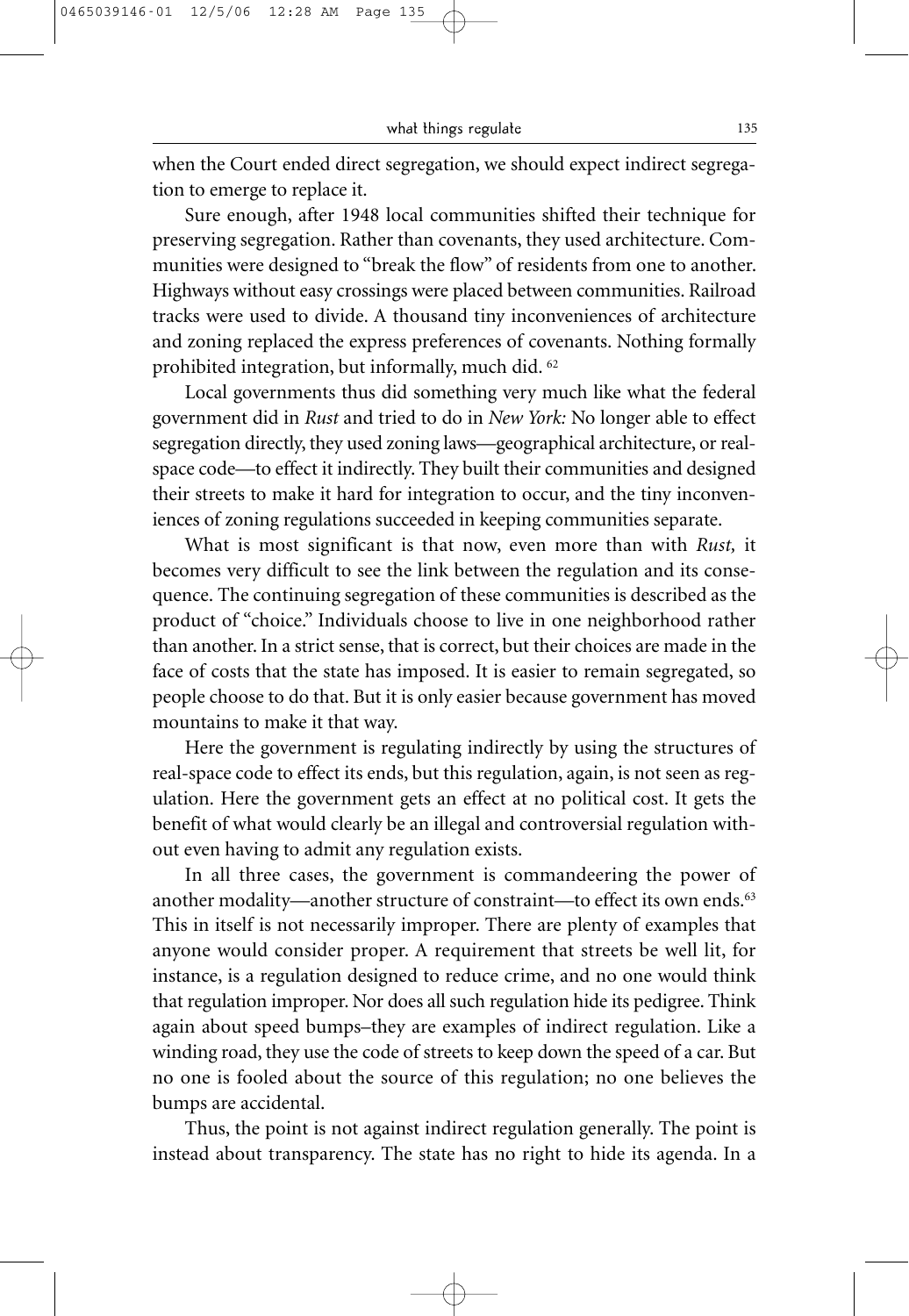constitutional democracy its regulations should be public.And thus, one issue raised by the practice of indirect regulation is the general issue of publicity. Should the state be permitted to use nontransparent means when transparent means are available?

### WHERE THIS LEADS

After I published an essay in the (then existing) *Industry Standard* arguing that "code is law,"64 the following letter was sent to the editor:

Typical for a Harvard Law Professor. . . . Lessig misses the entire forest while dancing among the trees. . . . While his riff on West Coast Code (from Silicon Valley Programmers) vs. East Coast Code (from government lawyers) is very cleverly crafted, it completely avoids the real difference between the two.

The good professor seems to apply the word "regulation" equally to the efforts of private enterprises to control the behavior of their customers through market mechanisms and the efforts of government agencies to control the behavior of all citizens through force of law.

So long as the creators and purveyors of West Coast Code (no matter how selfish, monopolistic, demonic or incompetent they may be) do not carry guns and badges, I will choose them over the enforcers of East Coast Code any time.<sup>65</sup>

Whether or not I've missed the "real difference" between code and law, the genius in this letter is that its author clearly sees the real similarity. The author (the president of an Internet-related business) understands that "private enterprises" try to "control the behavior of their customers," and he writes that they use "market mechanisms" to achieve that control. (Technically, I was speaking about architectures to achieve that effect, but never mind. Whether markets or architectures, the point is the same.) He therefore sees that there is "regulation" beyond law. He just has his favorite between the two (corporate executive that he is).

What this author sees is what we all must see to understand how cyberspace is regulated and to see how law might regulate cyberspace. I've argued in this chapter that government has a range of tools that it uses to regulate, and cyberspace expands that range. Indirectly, by regulating code writing, the government can achieve regulatory ends, often without suffering the political consequences that the same ends, pursued directly, would yield.

We should worry about this. We should worry about a regime that makes invisible regulation easier; we should worry about a regime that makes it easier to regulate. We should worry about the first because invisibility makes it